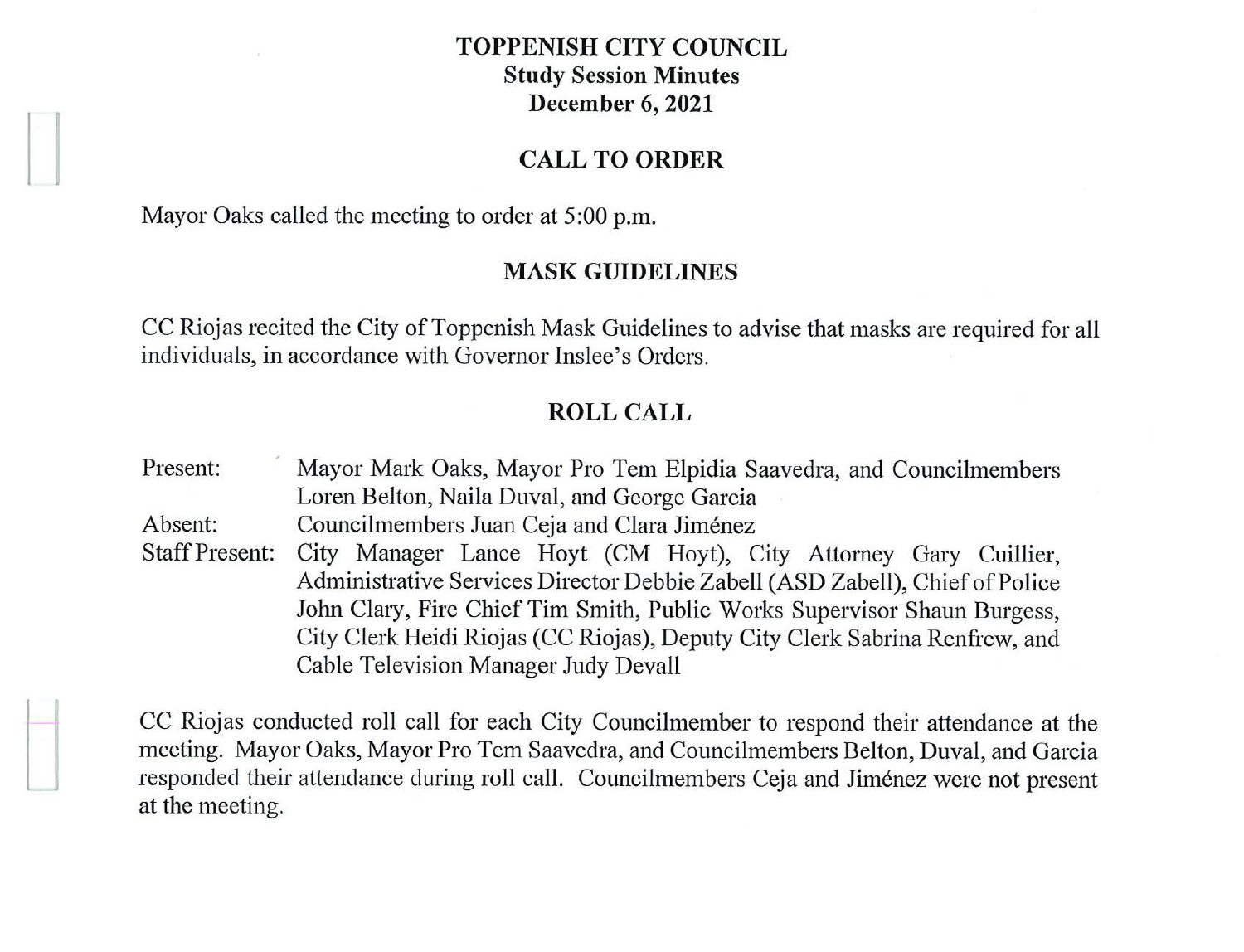Councilmember Duval moved, seconded by Councilmember Garcia to excuse Councilmember Jimenez from the December 6, 2021 Study Session. Motion carried unanimously.

### **Receive Update on the Extreme Weather Emergency Shelter.**

CM Hoyt updated Council on requirements before approval for a temporary emergency permit for Grace City Outreach of Camp Hope to operate the Temporary Extreme Weather Emergency Shelter at the Yakima Valley Farm Workers building located at 508 West First Avenue from December 6, 2021 until March 31, 2022; provided compliance with the EWS Safety Contract, Safety Plan, as well as compliance with Yakima County Department of Health COVID-19 guidelines.

Councilmember Duval moved, seconded by Mayor Pro Tem Saavedra to approve the temporary emergency permit for the Temporary Extreme Weather Emergency Shelter at 508 West First Avenue from December 6, 2021 until March 31, 2022; provided compliance with all requirements. Motion carried unanimously.

## **PUBLIC HEARING**

# **Public Hearing Regarding the 2022 Final Budget. Receive Staff Presentation and Public Comments on Proposed 2022 Final Budget.**

Mayor Oaks opened the public hearing at 5:11 p.m.

ASD Zabell reported that this is the final public hearing required by State Statute for the City to conduct for the 2022 Final Budget. For the benefit of the public, she noted that the Budget sets forth the complete financial program, showing expenditures proposed for each department and the sources of revenues to finance those expenditures. She further noted that Council received a balanced Budget without reducing essential public services and without personnel layoffs or furloughs.

There being no comments from the public, Mayor Oaks closed the public hearing at 5:21 p.m.

## **Mayor Oaks Read Ordinance 2021-07 in the Record: An Ordinance Adopting the 2022 Budget for the City of Toppenish, Washington.**

Councilmember Belton moved, seconded by Mayor Pro Tem Saavedra to adopt Ordinance 2021 - 07. Motion carried unanimously.

# **Resolution 2021-48: Resolution Approving Specific Project Agreement with the City of Zillah, Washington.**

Mayor Pro Tem Saavedra moved, seconded by Councilmember Garcia to approve Resolution 2021-48. Motion carried unanimously.